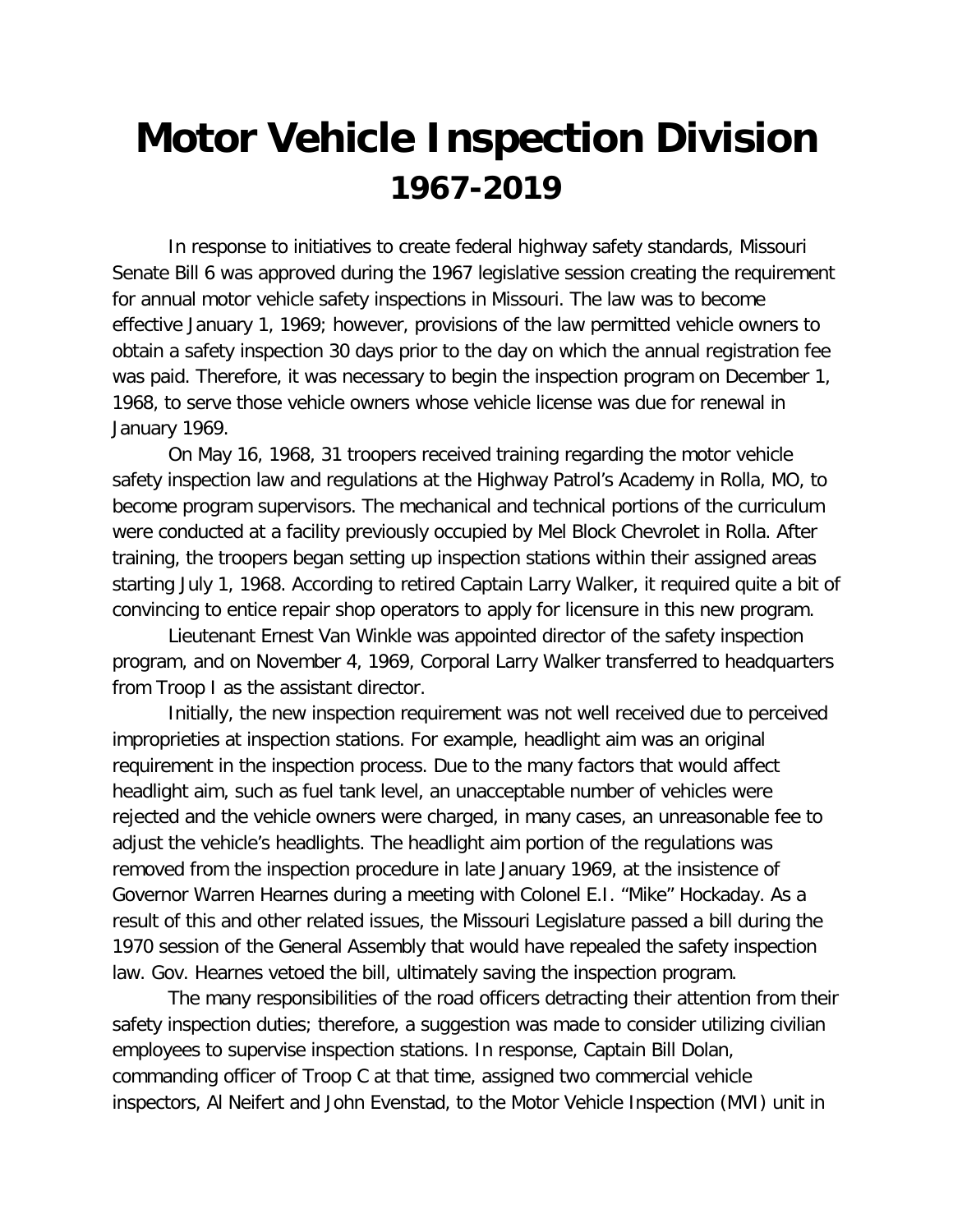June 1972. This six-month pilot program lasted a full year as the benefits of civilian station supervisors were realized.

On September 30, 1974, 27 civilian employees from the ranks of the Commercial Vehicle Enforcement Division and the Driver Examination Division began training at the Patrol's Law Enforcement Academy in Jefferson City, to become motor vehicle inspectors. Upon completion of their training, on October 10, 1974, these men returned to their respective troops to take over the supervision of inspection stations as well as the school bus inspection process. The inspection of school buses was required by law to be conducted by the Highway Patrol annually after the first of February. The new motor vehicle inspectors were supervised at the troop level by uniformed members who were also assigned inspection stations. These members also took care of the administrative process and made MVI-related arrests. At this time, the division was under the direction of Captain Charles Whitehead.

The Motor Vehicle Inspection Division began as an independent program within the Patrol's structure. However, structural changes over time were implemented that combined MVI with other civilian divisions. For example, at one time during the early '70s, Captain Whitehead was in charge of the CVE and MVI divisions. In another structural change, all three uniformed civilian divisions--CVE, DE, and MVI divisions- were combined under the direction of Captain Jesse Luker, with Lieutenant Lawrence Webb serving as the director of the MVI section.

In 1983, Senate Bill 315 was signed into law creating an emission inspection requirement in St. Louis City, St. Louis County, Jefferson County, and St. Charles County. This requirement was a result of the federal Clean Air Act that declared these counties to be in air quality non-compliance. The responsibility for the emission inspection program fell to the MVI Division and was combined with the safety inspection program. Preparation for the implementation of the BAR 74 emission inspection program was intensive, requiring research, training, and much additional work by the MVI Division personnel under the direction of Captain Jim Gaines.

Many safety inspection stations initially chose not to purchase the emission inspection analyzers and participate in the emission inspection process. However, nearly all inspection stations that participated in the safety program in the non-attainment area prior to the emission requirement were licensed as safety/emission inspection stations within two years. Over time, additional inspectors were assigned to the MVI unit at Troop C to absorb the added responsibility of the emission inspection program.

On September 1, 1988, Capt. Gaines was reassigned to the Driver Examination Division and Captain Joe Faber was appointed the director of the MVI Division. He served in that position until his retirement, when Captain Larry Walker was appointed division director on June 1, 1990. Following Capt. Walker's retirement, Lieutenant David Reynolds was appointed division director on September 1, 1991. A change in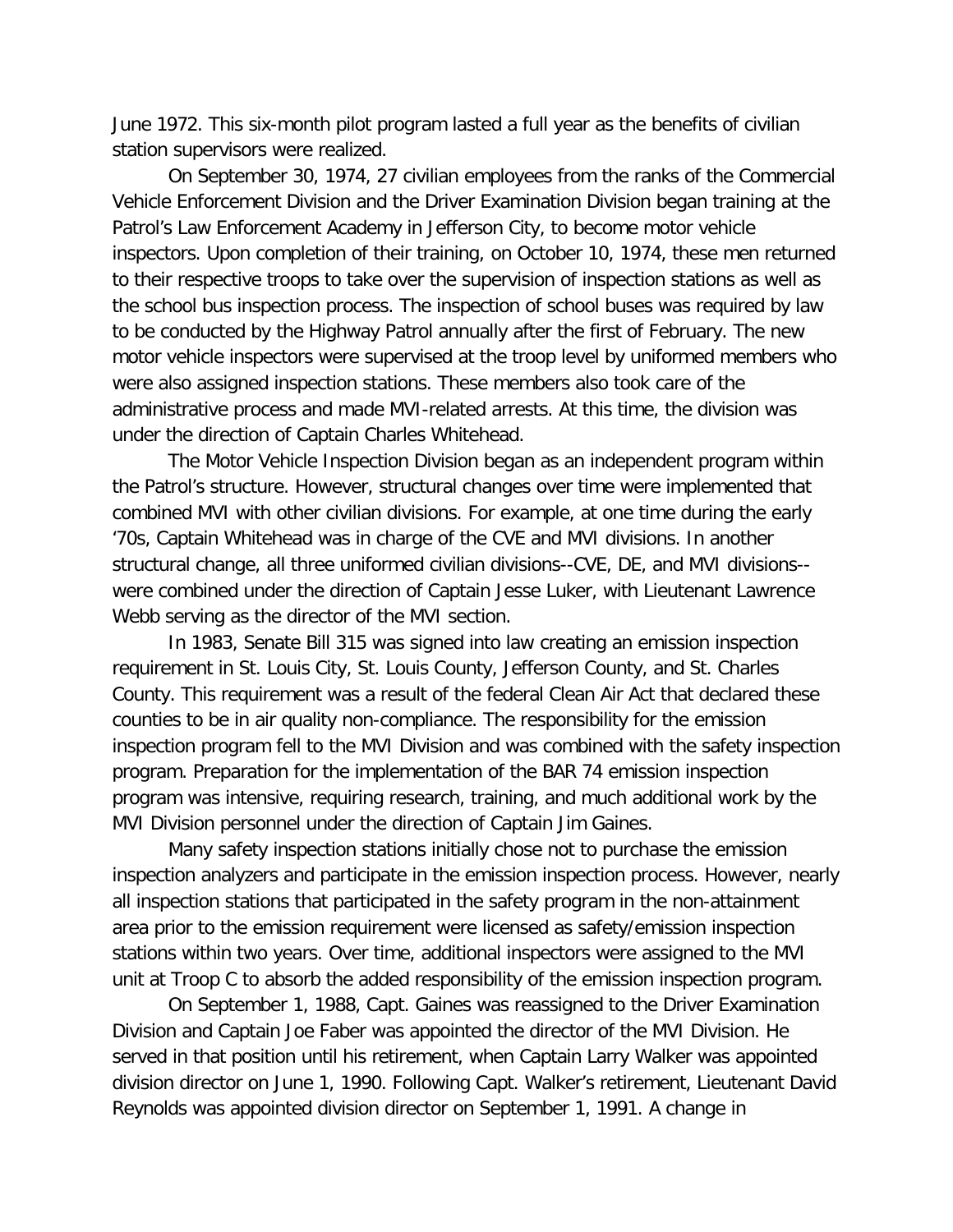administration sent Captain Roy Foss to the MVI Division as director on October 21, 1991. In 1994, yet another restructuring combined MVI with DE, and Captain Bill Nelson was tasked with overseeing both sections.

The first Vehicle Identification Number (VIN) School was conducted June 17 through 28, 1996, with 27 students consisting of 25 MVI inspectors, and a corporal and a sergeant assigned to the Division of Drug and Crime Control (DDCC). Seven new personnel were hired to assist troop members with conducting salvage vehicle examinations in an effort to reduce the use of stolen parts to rebuild vehicles. These seven VIN inspectors were subsequently trained as MVI inspectors as well as being trained in salvage procedures. A Field Training Program (FTP) was established in June 1999, to standardize initial training to inspectors. When five or more new inspectors have been hired, a more formal MVI/VIN Basic School is conducted at the Patrol's Law Enforcement Academy at General Headquarters.

The MVI and DE sections were once again divided into individual divisions in November 1996, and Captain L.E. "Gene" Lacy was appointed as division director of MVI. Under his direction, the School Bus Total Fleet Excellence Award was established as an annual recognition for school districts. Contractors receiving an approval rating of 90 percent or better during the Patrol's inspection received this award. Additionally, plans were finalized for the first MVI/DE "supersite" to be located in the Troop A, Lee's Summit, area. Driver examiners administer driver examinations and commercial driver's license (CDL) examinations, and Motor Vehicle Inspection Division personnel conduct MVI business and VIN/salvage examinations at the facility. The supersite opened September 1, 1998.

When Capt. Lacy was promoted to major in May 1998, Captain James D. Whitfield was appointed division director. During the 1999 legislative session, Senate Bill 19 was signed into law creating a biennial safety inspection requirement. Vehicles with an odd model year are required to receive a safety inspection for registration renewal during odd calendar years, and even model year vehicles are required to be inspected during even model years. Additionally, new vehicles became exempt for the first two calendar years following their model year of manufacture.

In other legislation, the emission inspection program was assigned solely to the Department of Natural Resources. A contract was awarded to a private vendor and centralized emission inspections began in the non-attainment area at test only locations. A total of nine inspector positions were eliminated from the Troop C MVI Unit due to the reduction of responsibility.

On April 28, 2000, the Troop F MVI/CDL supersite opened on the west side of Jefferson City.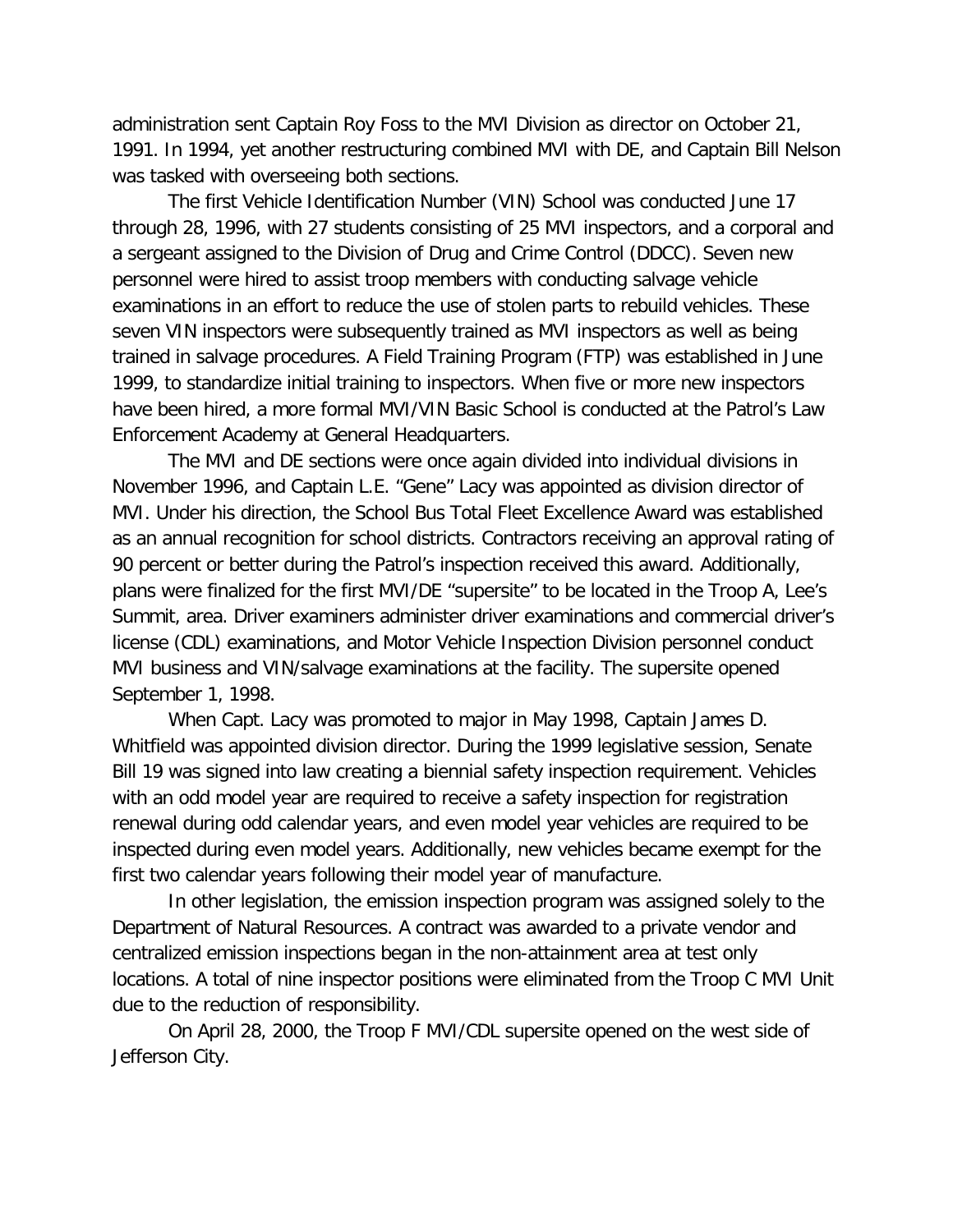In June 2000, MVI Supervisor James (Bill) Watkins was promoted to chief motor vehicle inspector and replaced Senior Chief Barry Bean, who retired. Chief MVI Watkins was promoted to senior chief motor vehicle inspector on June 1, 2001.

Lieutenant David Perkins was appointed division director on August 1, 2003. In September 2004, Senior Chief Motor Vehicle Inspector Watkins was appointed as the first civilian assistant division director.

Effective August 28, 2006, Senate Bill 583 ended the centralized emission inspection program and created the requirement for an automated decentralized emission inspection process. The intent of the legislation was to combine safety and emission inspections and establish "on-board diagnostic emission inspections" at safety inspection stations in the St. Louis non-attainment area. The Motor Vehicle Inspection Division was once again in the emission inspection business, partnered with the Department of Natural Resources. Working together, the agencies began to plan and develop the Gateway Vehicle Inspection Program (GVIP). Following a lengthy bid process, a contract was awarded to SysTech International, a Utah-based company, to develop and provide computer hardware and software to be utilized in the on-board diagnostic inspection process and to maintain a vehicle inspection database where all safety and emission inspection information from GVIP stations would be held and provided to the Department of Revenue for real-time registration processes. The program was implemented on October 1, 2007, one month after the previous centralized contract expired. On October 28, 2007, MVI Chief Paul Rehbein was transferred from Troop C to GHQ, promoted to senior chief, and designated the emissions coordinator. He is the first emissions coordinator for the Patrol.

On September 1, 2007, Lt. Perkins was promoted to the rank of captain and remained the director of the MVI Division.

A new MVI/DE supersite opened in Rolla, Troop I, to conduct MVI VIN/Salvage Examinations, Inspector/Mechanic (I/M) Training and CDL/Driver Testing. The new supersite at 3180 Koch Road (Old Jefferson Barracks rest area) opened in October 2008.

Effective January 1, 2010, House Bill 683 amended Section 301.350 RSMo. to exempt motor vehicles for the five-year period following their model year of manufacture. This amendment excludes prior salvage vehicles immediately following a rebuilding process and vehicles registered in excess of 24,000 pounds for a period of less than 12 months. Six-year and older vehicles are still required to have biennial inspections for registration based on the odd/odd and even/even rule.

On March 1, 2010, Captain Perkins was reassigned to the Training Division, and Lieutenant Malik A. Henderson was promoted to captain and appointed division director.

 In July 2010, the Motor Vehicle Inspection Division's school bus inspection committee amended the criteria required for school districts to earn the Total Fleet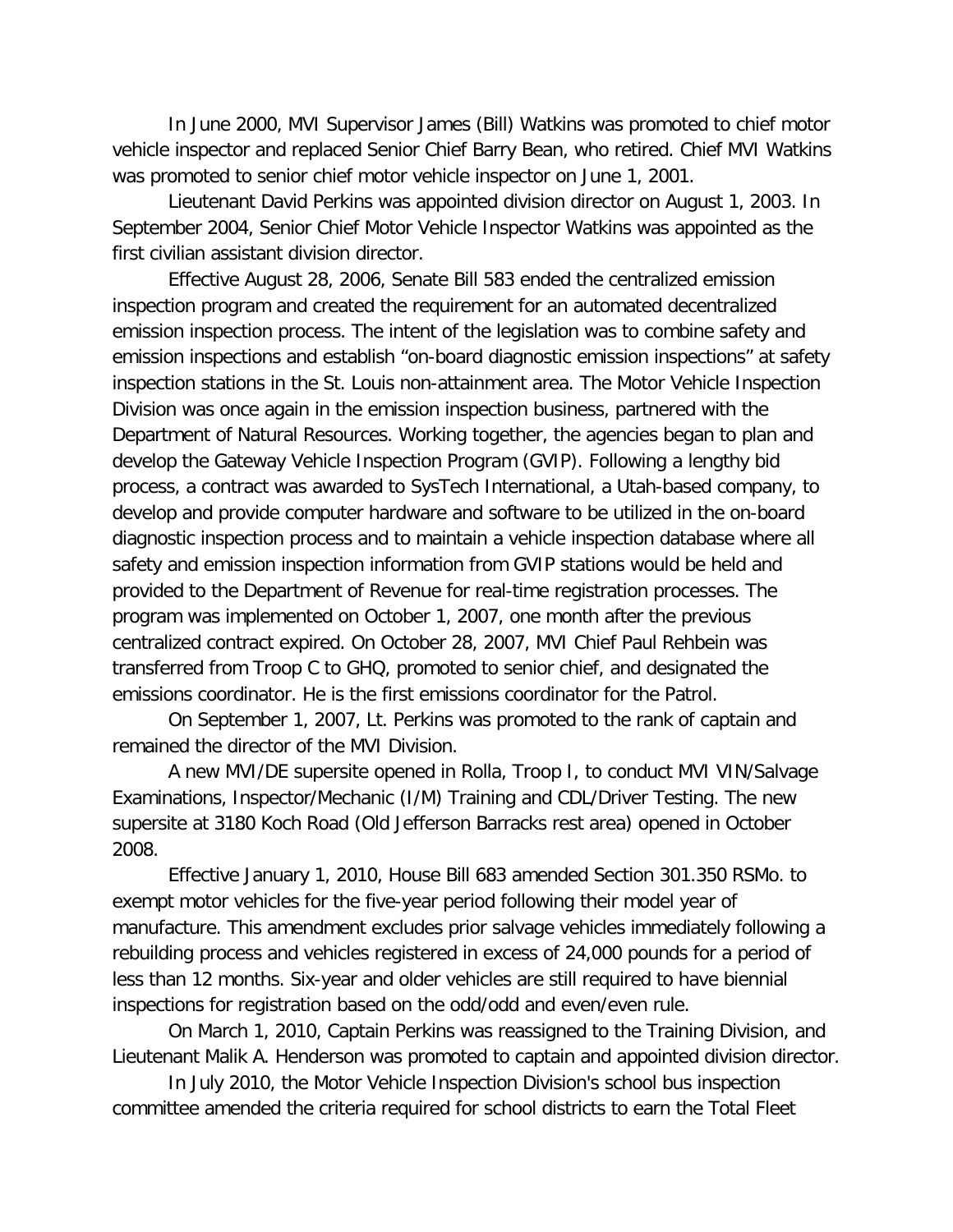Excellence Award. Henceforth, school districts must have an approval rating of 90 percent or better during the Patrol's annual inspection, with no buses placed out-ofservice during the inspection.

On January 1, 2011, inspectors became responsible for conducting hull identification number verifications on boats, motors, and trailers as a result of the merging of the Missouri State Water Patrol into the Missouri State Highway Patrol.

Chief MVI Roger D. Cross was promoted to senior chief and named assistant director of the Motor Vehicle Inspection Division on July 15, 2012. Senior Chief MVI James (Bill) Watkins retired on August 1, 2012.

On July 1, 2013, Captain Henderson was reassigned to the Professional Standards Division. Captain Lester D. Elder was appointed director of the Motor Vehicle Inspection Division. During the same year, the division implemented an online system which allowed inspection stations to order and pay for their inspection supplies via the Internet. The online system was well-received and utilized by motor vehicle safety inspection stations and GVIP stations.

On May 1, 2014, the Missouri State Highway Patrol reorganized the Motor Vehicle Bureau Unit within the Division of Drug and Crime Control. As a result, the MVI Division acquired additional responsibilities to include stolen vehicle checks for titling paperwork prior to DOR title issuance, creating replacement VIN plates, verifying replacements VINs have been properly attached, checking 10-year-old vehicles scrapped without a title for stolen status, and notifying the proper law enforcement agencies when a stolen entry is discovered, so investigations can be performed within their jurisdictions. Larry Schrader, from the MVB Unit, transferred to the division as an MVI analyst to handle these additional responsibilities.

MVI Supervisor Daniel A. Gregory was promoted to motor vehicle inspection chief and transferred to the General Headquarters complex on March 13, 2016. Senior Chief MVI Roger Cross retired from the Missouri State Highway Patrol on April 1, 2016.

The Motor Vehicle Inspection Division assisted the Department of Natural Resources with the transition of a new GVIP contractor in June 2017. The GVIP contract was awarded to Worldwide Environmental Products Inc. after the statewide bidding processed closed. This transition was a challenge for both MSHP and DNR as it required all 852 emission-licensed stations to receive new equipment and transition to a new GVIP database. The transition came with various challenges and obstacles; however, the MVI Division rose to the challenge and provided the necessary teamwork, assistance, and support to the licensed stations, public, and contractor during the transition.

On December 31, 2017, MVI Supervisor Gary Campbell was promoted and transferred from Troop F to GHQ to be the new assistant director of the Motor Vehicle